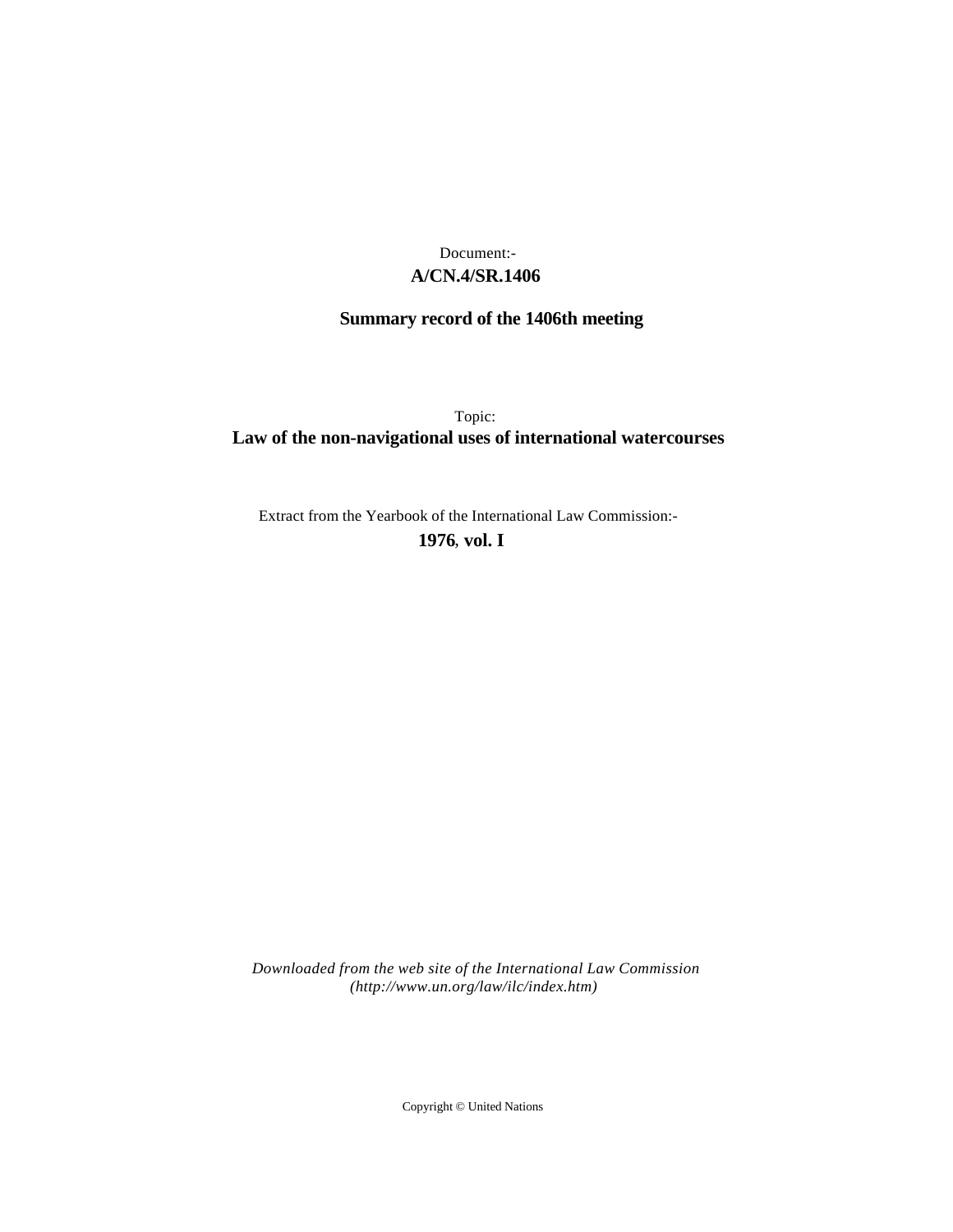#### **1406th MEETING**

*Wednesday, 14 July 1976, at 10.15 a.m.*

## *Chairman:* Mr. Abdullah EL-ERIAN later: Mr. Juan José CALLE y CALLE

*Members present:* Mr. Bilge, Mr. Hambro, Mr. Kearney, Mr. Quentin-Baxter, Mr. Ramangasoavina, Mr. Sahovic, Mr. Sette Camara, Mr. Tabibi, Mr. Tammes, Mr. Tsuruoka, Mr. Ushakov, Mr. Ustor, Sir Francis Vallat, Mr. Yasseen.

**The law of the non-navigational uses of international watercourses (A/CN.4/294 and Add.l, A/CN.4/295, A/CN.4/L.241)**

[Item 6 of the agenda]

1. The CHAIRMAN invited Mr. Kearney, the Special Rapporteur, to introduce his first report on the law of the non-navigational uses of international watercourses (A/CN.4/295).

2. Mr. KEARNEY (Special Rapporteur) said that his report dealt mainly with the issue of what should be the scope of the Commission's work. It had seemed inadvisable to go too deeply into the topic, or, in particular, to attempt to reach any conclusions on the principles which should govern the uses of international watercourses, because the Commission was going to appoint a new Special Rapporteur, who would have to formulate his own approach; a delimitation of the scope of the work, however, would provide the new Special Rapporteur with a basis on which to proceed and save a loss of time of up to two years. The desirability of proceeding with the work as expeditiously as possible had been emphasized by many representatives in the Sixth Committee at the thirtieth session of the General Assembly, and by the Economic and Social Council in its resolution 1955 (LIX), entitled "International river basin development", which appealed to the International Law Commission to give priority to the study of the law of the non-navigational uses of international watercourses and to submit a progress report to the United Nations Water Conference, which was to take place in 1977. It might be expected that the General Assembly, at its thirty-first session, would take similar action.

3. In addition to what might be termed political considerations, the mounting pressures on the available supply of fresh water made it essential for the Commission to take a position which would enable the new Special Rapporteur to move ahead with his work. A recent study by the secretariat of the Economic Commission for Europe on Europe's water supply problems<sup>1</sup> showed that water resources no longer covered needs in five European countries—Cyprus, the German Democratic Republic, Hungary, Malta and the Ukrainian SSR—

and that seven other countries—Belgium, Bulgaria, Luxembourg, Poland, Portugal, Romania and Turkey—did not expect to be able to meet the growing demand for water from their own resources by the year 2000. The situation in Europe was matched throughout the rest of the world, and a general shortage of fresh water could be expected by the end of the twentieth century.

4. That situation had three basic causes. First, the world's population was growing at an ever-increasing rate: whereas it had taken 100,000 years to reach the 1 billion mark, it had taken only another 250 years to reach a second billion, and a further 30 to 40 years to reach a third billion. The population was expected to exceed 4 billion well before the year 2000. The second cause of the water shortage was widespread industrialization. In the majority of countries, demand for water for industrial purposes exceeded demand for domestic and agricultural purposes, and industrial demand was steadily increasing as a result of the introduction and application of new technologies: for instance, the use of atomic power in place of fossil fuels or other sources of energy. Thirdly, there were the pressures of urbanization. Urban settlements, in which over half of the world's population was likely to be concentrated by the end of the 1980s, made far greater demands on water supplies than did rural communities. In view of that situation, it was essential to make the best possible use of available water, and that in turn, as numerous expert studies had emphasized, required that legal rules should be formulated.

5. While demand for water was growing, its supply —barring a drastic change in meteorological conditions would remain constant. Even though the population drawing its water from a particular river might increase from 1 million to 10 million, the quantity of water in the river would remain the same. Of course, it might be possible to divert water from other sources, but that was very much a short-term solution which did not affect the total amount of water available. Again, it might be possible to utilize existing supplies more efficiently, but there were obviously limits to the improvements that could be made in that direction.

6. Because of its self-renewing supply cycle, water could be said to be the one natural resource over which States exercised truly permanent sovereignty. Other natural resources usually associated with that concept—for instance, minerals and oil—were finite. A State could decide whether to mine, say, coal immediately or at a later stage, but once the coal was extracted the State's permanent sovereignty over it effectively ended. Water was a unique resource in many ways. Physically, it was essential to life. It was interesting to note that one of the major purposes of the current United States Viking space probe investigating Mars was to determine whether there was or ever had been water on that planet, and on that basis to assess the probability that there was or had been life there.

7. Another of the outstanding physical characteristics of water was its mobility. Rain would fall on a hillside, run off into a stream, flow into a river and subsequently into the sea, and then be drawn up into the clouds and deposited on the land once more in a new form. The pro-

<sup>&</sup>lt;sup>1</sup> "Preparatory work for the United Nations Water Conference: draft report on policy options in water use and development in the ECE region" (WATER/GE.1/R.21).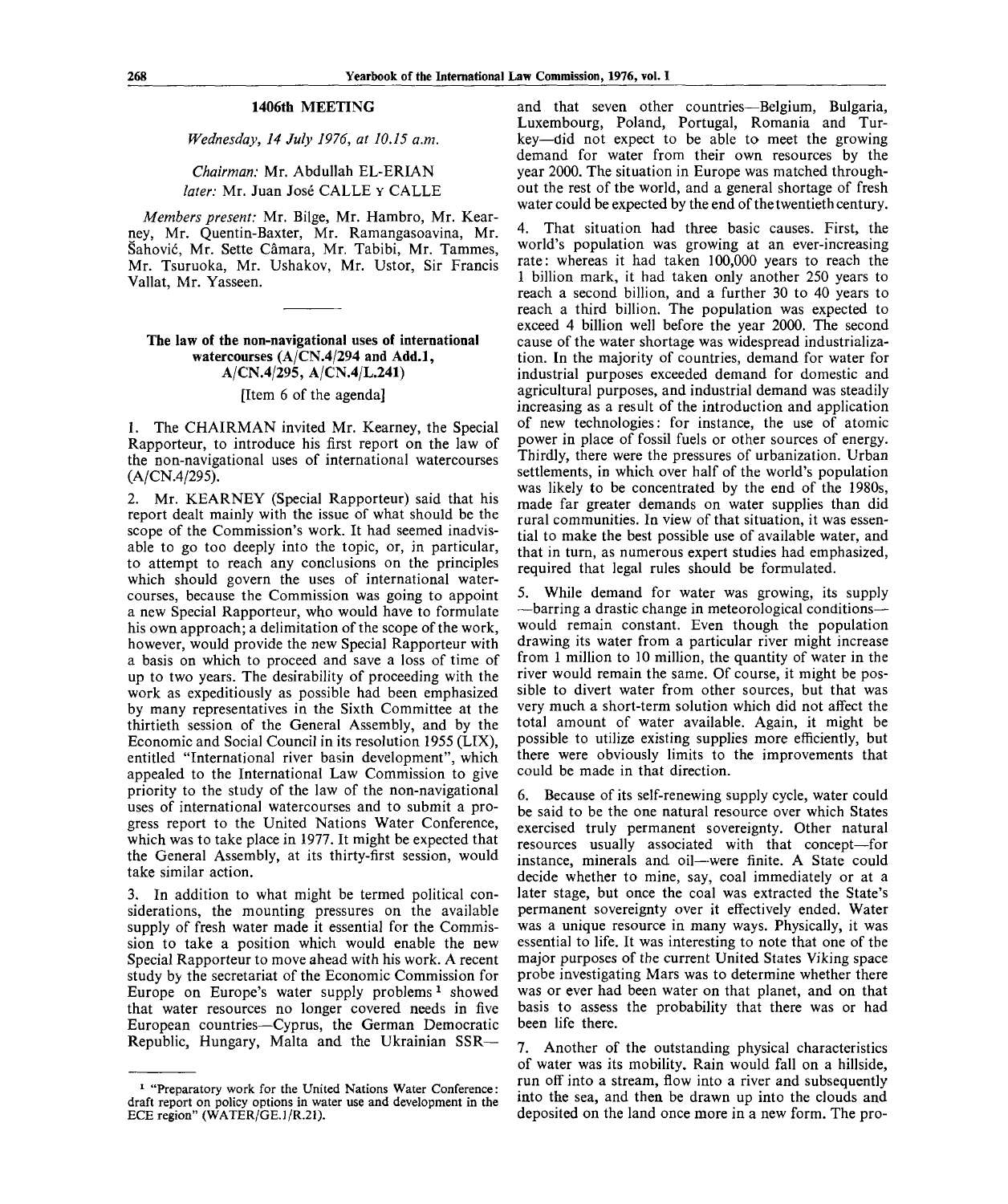cess could be described as a perfect example of perpetual motion. The question therefore arose whether a State could truly exercise permanent sovereignty over water in the sense of being able to decide exactly when to use it. Generally speaking, water not used today would not be available tomorrow. While man could impose exceptions on that pattern by building reservoirs and artificial lakes, the resources stored in that manner were insignificant compared with the total quantity of water in motion.

8. Nothwithstanding the transitory nature of water, however, it seemed to him that, if the doctrine of permanent sovereignty over natural resources had any fundamental validity, to deny any possibility of applying it to the most vital of all natural resources would be a very sweeping and grave decision. That decision would ignore another fundamental physical characteristic of water, namely, its cohesiveness and unity and its tendency to form into larger and larger units, ranging from brooks and streams to rivers and the sea. There was cohesiveness throughout the area covered by a particular river system, and all water formed one natural unit as part of a vast cycle of continual renewal. If a particular river system lay entirely within one State, the doctrine of permanent sovereignty over natural resources could clearly be applied to it, although somewhat differently from the way it applied to any other natural resource. In the case of a river system situated in two or more States, the doctrine could also be applied—clearly not in the sense of permanent sovereignty over a particular quantity of water moving through national territory, but as permanent sovereignty over a portion of the renewable and unitary resource contained in the river basin that lay within the territorial jurisdiction of the State. By nature, the process of water renewal was always confined within a certain geographical area, the boundaries of which were determined by watershed limits, rainfall patterns and so forth. The fact that all river basin areas were delimited solely by physical phenomena was another element that needed to be taken into account in dealing with the question of the uses of water and formulating the necessary legal rules. The Commission's task would be to propose how sovereignty in a particular river basin should be exercised over a natural resource which, because of its physical qualities, was common to several States. The concepts of ownership generally considered to be applicable to natural resources had not been designed for a resource with those characteristics, and the Commission needed to formulate rules which took them into account.

9. In their replies (A/CN.4/294 and Add.l) to the questionnaire prepared by the Commission *(ibid.,* para. 6) and contained in a note by the Secretary-General dated 21 January 1975 a number of Governments had stated that it would be desirable to retain, as a basis for the Commission's work, the definition of an international watercourse adopted in article 108 of the Final Act of the Congress of Vienna of 1815<sup>2</sup> which he had quoted in paragraph 21 of his report. Because of the physical characteristics of water which he had mentioned, such an approach would, in his view, be less than satisfactory. It seemed to him that it was in no way possible to reduce the scope of any definition of the Commission's future work to less than the river system itself, that was to say, the river, its tributaries and all the smaller watercourses flowing into the river and its tributaries. The definition adopted by the Congress of Vienna had been devised for purpose of navigation; in the case of the non-navigational uses of watercourses different factors were clearly involved: for instance, pollutants discharged into the tiniest of streams, where no vessels could pass, might eventually find their way into a major river, with disastrous consequences for the riparian States. The Commission must take such considerations into account if it was to produce a rational set of rules meeting man's great need to improve the quantity and quality of fresh water available.

10. The CHAIRMAN thanked the Special Rapporteur for his introduction of the report, which had demonstrated his scholarship and the breadth of his culture.

11. Mr. SETTE CAMARA congratulated the Special Rapporteur on his report and on his masterly introduction. The Special Rapporteur was to be commended for the prudent approach which had led him to state, in paragraph 4, that he would discuss the decisions which should be made by the Commission in order to provide a basis for commencing the substantive work on international watercourses. In other words, the report was a preliminary study, intended only to complete the initial attempt to prospect the ground, undertaken by the Commission in its questionnaire on the topic.

12. It was not perhaps altogether accurate to describe the replies of Governments to that questionnaire as "scanty", as the Special Rapporteur had done in paragraph 2 of his report. Considering the difficulties of the topic, the general practice of the United Nations in similar situations and the average number of replies to questionnaires sent out by the Secretary-General, the questionnaire of 21 January 1975 could be said to have evoked a substantial response. For instance, only five Governments had submitted observations in response to General Assembly resolution 1401 (XIV) and only nine in response to General Assembly resolution 2669 (XXV). By contrast, more than 20 Governments had replied to the 1975 questionnaire, and their answers provided important information concerning prevailing trends of thought on the main points of the Commission's enquiry.

13. For the purpose of the Commission's future work, it was of particular interest to examine government replies to question A: "What would be the appropriate scope of the definition of an international watercourse, in a study of the legal aspects of fresh water uses on the one hand and of fresh water pollution on the other hand?" and question B: "Is the geographical concept of an international drainage basin the appropriate basis for a study of the legal aspects of non-navigational uses of international watercourses?". The Special Rapporteur's conclusion, in paragraph 6 of his report, that "A small majority of replies... supported the view that it would be desirable to begin the work on the basis of a less

<sup>&</sup>lt;sup>2</sup> For the text of the Final Act, see A. Oakes and R. B. Mowat, **eds.,** *The Great European Treaties of the Nineteenth Century* (Oxford, Clarendon Press, 1918), p. 37.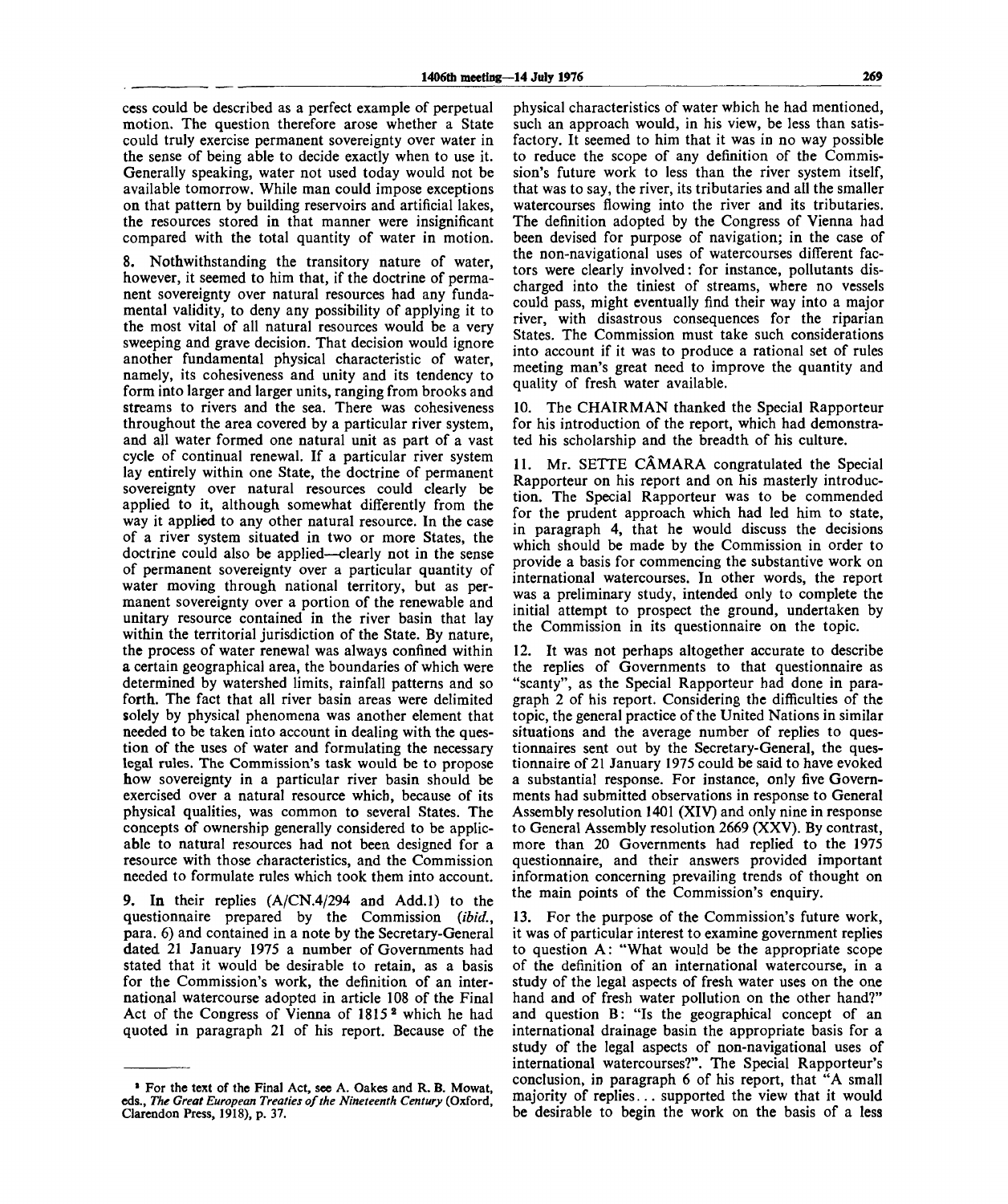general term than 'international drainage basin'" seemed something of an understatement in view of the emphatic content of some of the replies. For instance, the French Government, in its reply to questions A, B and C, had stated that "As far as the use of the watercourse is concerned, it would be almost unthinkable to adopt any concept of a waterway other than that of an international watercourse" (A/CN.4/294 and Add.l, section II, question A).

14. He was glad to note that the Special Rapporteur appeared to have discarded the concept of the "drainage basin" as a basis for the Commission's future studies. However, he demurred at the statement in paragraph 13 of the report that "the work on international watercourses should not be held up by disputes over definitions. This approach is, of course, in line with the customary practice of the Commission in deferring the adoption of definitions, or at the most adopting them on a provisional basis, pending the development of substantive provisions regarding the legal subject under review". Questions A and B of the questionnaire were designed to elicit more than mere definitions of terms; they were intended to establish a preliminary delimitation of the Commission's field of work, without which it would be very difficult to proceed.

15. To his mind, the Commission's mandate was very clear: it was to formulate rules regarding the nonnavigational uses of international watercourses—a traditional concept of customary international law embodied in hundreds of treaties and conventions—and not to deal with the river basin, which was a purely territorial concept covering part of the territory of a particular country or countries. What were to be considered as international, according to the customary rules of international law embodied in articles I (Future regulations) and II (Free navigation) of the Regulation of 24 March 1815<sup>3</sup> concerning the free navigation of rivers, and articles 108 and 109 of the Final Act of the Congress of Vienna of 1815, were the international watercourses which separated or cut across the territory of two or more States, not the physical portion of land contained within the *divortium acquarum* of an international river. The fact that such a portion of the territory of a State was bathed by an international watercourse did not confer on it a status different from that of any other part of national territory. River basins varied from river to river, from place to place and from region to region. They might encompass very limited or very large portions of the territory of a State, or might cover parts of the territory of different States. The Amazon basin covered an area of 4,787,000 square kilometres and the River Plate basin an area of 2.4 million square kilometres. It could not seriously be contended that the Commission had the authority to formulate rules that would be valid for the whole of such huge areas, imposing a kind of dual or multiple sovereignty. The Commission's mandate was to deal with international watercourses and international watercourses alone.

16. Of course, the concept of a hydrological basin, or even a drainage basin, could be extremely useful in economic and geographical studies, development projects or plans for the exploration of resources; but it could hardly be thought of as a basis for establishing rules of law grounded in customary or conventional international law. To revert to his former example, the River Plate basin covered the whole of the territory of Paraguay, two thirds of the territory of Uruguay, practically all of northern Argentina, substantial parts of Bolivia, and almost all of Brazil south of the Amazon basin. To apply the theory of the integrity or unity of the river basin advanced by the Helsinki Rules on the Uses of the Waters of International Rivers (the so-called) "Helsinki Rules")<sup>4</sup> an approach which the Special Rapporteur seemed to favour—would entail submitting that vast area to a regime of dual or multiple sovereignty, at least for certain specific purposes. It was highly questionable whether countries which were legitimately interested in developing their natural resources and enjoyed full sovereignty over them, would accept limitations of that kind. Moreover, there seemed to be no basis for concluding that there existea customary rules of international law which would cover all the multifarious aspects of the utilization of the river basin as a sort of international condominium.

17. In the *Lanoux Lake* case, the arbitral tribunal, while recognizing the reality of the unity of the river basin from the point of view of physical geography, had found that "The unity of a basin is supported at the legal level only to the extent that it conforms to the realities of life"<sup>5</sup> and that "the rule that States may use the hydraulic power of international waterways only if a preliminary agreement between the States concerned has been concluded cannot be established as a customary rule or, still less, as a general principle of law".<sup>6</sup>

18. Attempts to depart from the traditional concept of international river law and substitute the law of "international drainage basins" had also been criticized by Professor Edwin Glaser, who maintained that the aim pursued was to justify participation by great Powers in the elaboration of international rules on the utilization of certain international rivers and in the international river commissions concerned, although those Powers were not riparian States.

19. The difficulty lay not only in the sweeping nature of the "drainage basin" concept, but in avoiding a departure from the traditional rules embodied in hundreds of treaties based on the concept of international river law. The important point was to ensure that the utilization of international watercourses was always subject to the principle of legal responsibility, and that could be done without resorting to the "drainage basin" concept. If, for instance, an upstream State caused a considerable reduction in the flow of an international river by drawing

<sup>4</sup>  *Yearbook... 1974,* vol. II (Part Two), p. 357, document A/CN.4/ 274, part four, sect.  $\dot{C}$ , 1.

<sup>&</sup>lt;sup>5</sup> Ibid., pp. 195-196, document A/5409, part three, chap. II, sect. 6, para. 1064.

<sup>6</sup>  *Ibid.,* p. 197, para. 1066.

<sup>3</sup> G. F. de Martens, ed. *Nouveau recueil de traites,* vol. II, 1814-1815 (Göttingen, Dieterich, 1887), p. 434.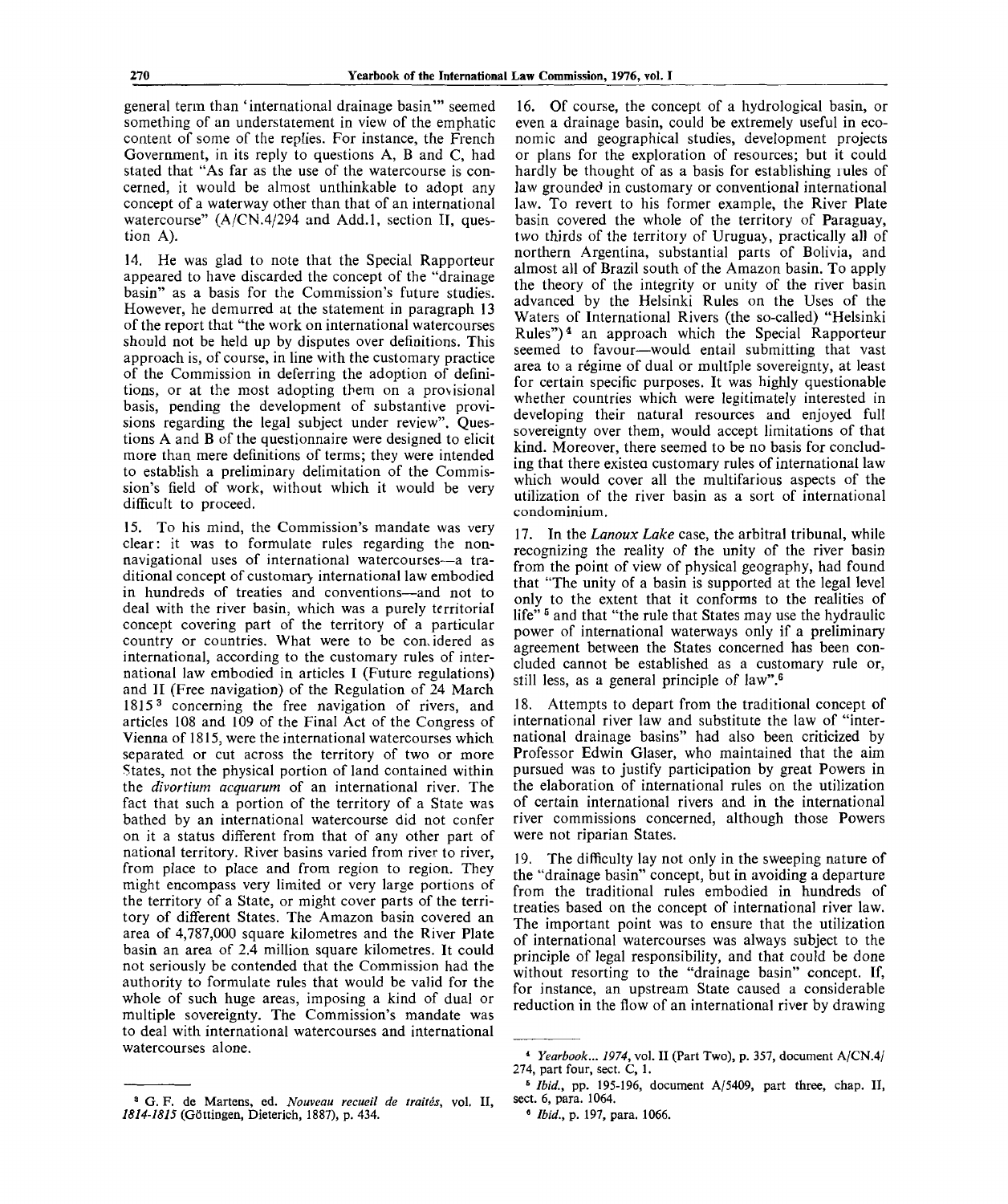off water for irrigation purposes, or if its industry discharged pollutants causing damage to a downstream riparian State, the effects of the upstream State's actions would be immediately perceptible and could form the subject of a claim for reparations. Thus the concept of the "unity" of the international river, as far as the principle of responsibility for appreciable damage was concerned, would be preserved.

20. The Niger, Senegal and Chad Basin treaties<sup>7</sup> endorsed the concept of the river basin in its managerial, geographical and economic sense and not as a basis for formulating legal rules. Article 2 of the Act of 1963 regarding navigation and economic co-operation between the States of the Niger basin—the expression "navigation and economic co-operation" was itself instructive contained the following provision: "The utilization of the River Niger, its tributaries and sub-tributaries, is open to each riparian State in respect of the portion of the River Niger basin lying in its territory and without prejudice to its sovereign rights...".<sup>8</sup> No mention was made of the principle of the unity of the river basin or of the idea of the primacy of the common interests of all riparian States over the sovereign rights of each. The treaties dealing with the Senegal River basin and the Chad basin were drafted in the same spirit. In fact, there was not a single treaty that provided any evidence of a departure from the classical concept of international watercourses or its corollary, the distinction between the treatment of successive rivers and that of contiguous rivers, which had recently been embodied in the Declaration of Asunción on the use of international rivers.<sup>9</sup>

21. While he agreed with the Special Rapporteur that "If a substantial number of States balk at the idea of using the drainage basin concept as the starting point for constructing a set of rules on the non-navigational uses of international watercourses because it is too sweeping a concept, then this is a dubious starting place",<sup>10</sup> and that "the work on international watercourses should not be held up by disputes over definitions",<sup>11</sup> he disagreed with the recommendation that the Commission should "adopt the principle that its task is to formulate legal principles and rules concerning the non-navigational uses of international river basins".<sup>12</sup> In their replies to the Commission's questionnaire, Austria, Brazil, Canada, Colombia, Ecuador, the Federal Republic of Germany, France, Nicaragua, Poland, Spain and Venezuela had recommended that the Commission should confine itself strictly to formulating rules for international watercourses and should not concern itself with the management of river basins. If the Commission took any decision at the present session on the scope of its work on the topic—and in his view the shortage of time available for discussion and the sharp differences of opinion in government replies to the questionnaire made it advisable to postpone that step—its decision should not exceed the terms of reference laid down, *inter alia,* in paragraph 4 of General Assembly resolution 3071 (XXVIII).

22. As to the other matters dealt with in the questionnaire, questions D and E would clearly be the subject of long discussions in the future. Questions F, G and H should, he thought, be answered in the affirmative. On question I, the Commission should preserve its freedom to seek technical advice wherever necessary, without resorting to cumbersome procedures such as the establishment of a Committee of Experts or accepting too hastily the expertise of existing bodies which lacked the legal background to study the problems involved. Following the Special Rapporteur's example, however, he would refrain from going into those matters in detail at the present stage.

*Mr. Calle y Calle {Second Vice-Chair mari) took the Chair.*

23. Mr. TABIBI congratulated the Special Rapporteur on his excellent and concise report on a topic whose complexity had been reflected in the views and comments of the Governments which had replied to the Commission's questionnaire. Unfortunately, those replies would not enable the Commission to draw conclusions to be used as a basis for its study of the topic. Moreover, the associations and organizations which had also studied the topic had dealt with it in accordance with their regional and geographical needs, and the fact that each one had approached the topic in a different way showed that there were no clear and universal principles of international law relating to the non-navigational uses of international watercourses.

24. Many writers had also concluded that there were no generally recognized rules of international law concerning the economic uses of international rivers. Moreover, it appeared that no international tribunals had rendered judgements on that topic. In the judgment rendered in 1937 by the Permanent Court of International Justice on the *diversion of water from the Meuse,<sup>13</sup>* the only case brought before it concerning the use of international waters, the Permanent Court had restricted itself to the provisions of the particular treaty in question and had refused to consider the general rules of international law concerning international waters. As Professor H. A. Smith had stated, the set of rules proposed by the Institute of International Law in 1911 and the various drafts adopted by the International Law Association since 1959 had been nothing more than "a premature attempt at codification". Some writers maintained that the decisions of the Supreme Court of the United States of America had made a contribution to the case law governing the rights and duties of riparian States. It should not be forgotten, however, that the disputes brought before that Court involved States belonging to a federation and that none of its judgments had referred to any particular rule of international law which was applicable to the use of watercourses. He therefore considered that the law of the non-navigational uses of international water-

<sup>7</sup> See document A/CN.4/295, paras. 31-35.

<sup>8</sup>  *Ibid.,* para. 31.

*<sup>9</sup> Ibid.,* paras. 37-40.

<sup>10</sup>  *Ibid.,* para. 42.

<sup>11</sup>  *Ibid.,* para. 13.

<sup>12</sup>  *Ibid.,* para. 49.

<sup>&</sup>lt;sup>13</sup> *P.C.I.J.*, series A/B, No. 70, p. 4.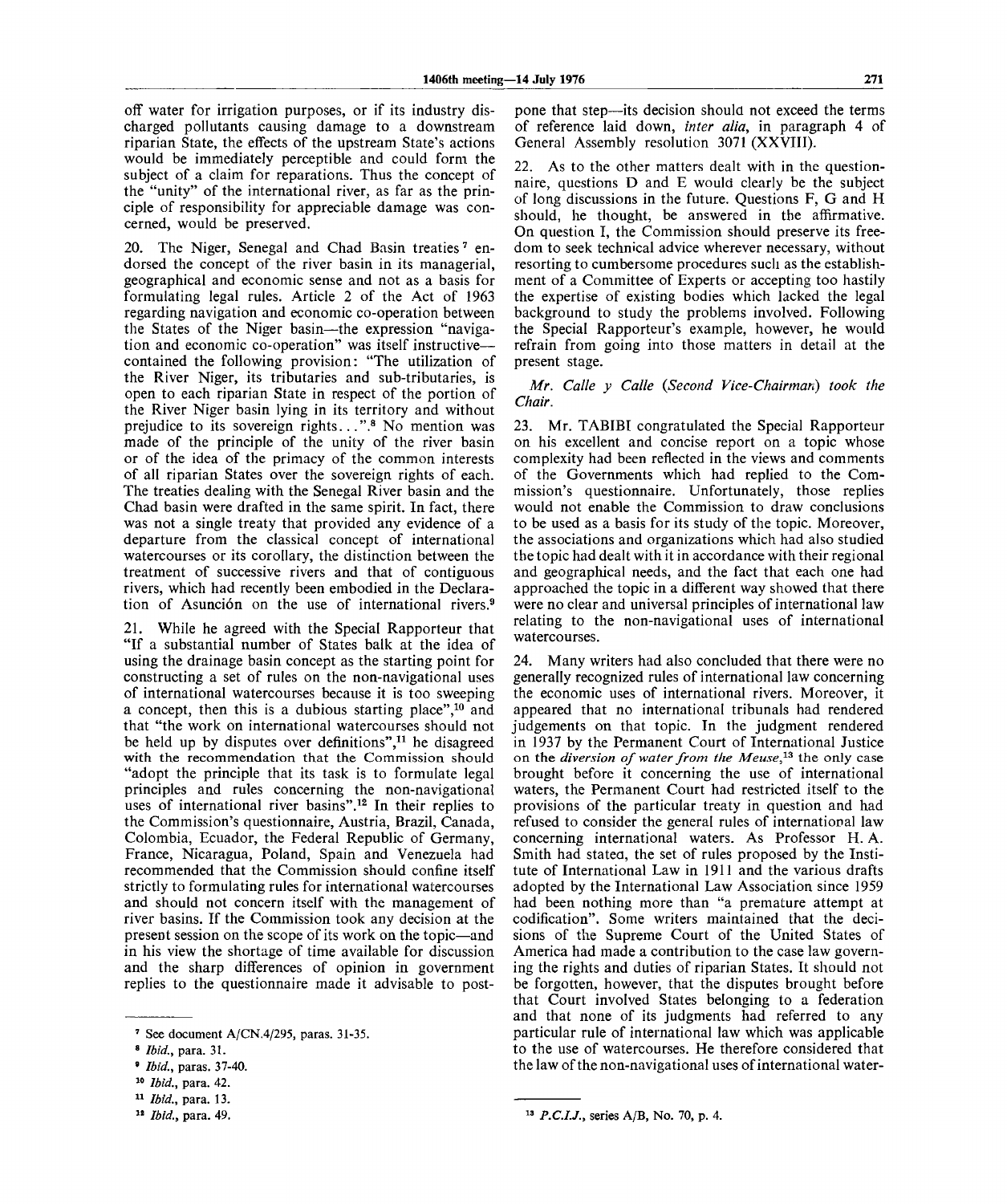courses had not yet been fully developed and that the Commission should be very cautious in formulating rules on that topic, particularly since each river had separate historical, social, geographical and hydrological characteristics.

25. The view that international rivers were not subject to any binding rules of international law had found clear expression in the "Harmon doctiine", which had been advanced in 1895 by the United States Attorney-General, as a result of a dispute between the United States and Mexico over the waters of the Rio Grande.<sup>14</sup> Harmon had held that international law imposed no obligation upon the United States to share its water with Mexico, since the United States had sovereignty over the Rio Grande in its own territory. If the United States no longer defended the Harmon doctrine, it was mainly because it now attached greater importance to its interests as a downstream, rather than an up-stream, riparian State. Although some writers now considered the Harmon doctrine to be a dead letter, others still invoked the argument of sovereignty, which was an indirect revival of the Harmon doctrine. He considered that the ineffectiveness of that doctrine could be attributed to the increasing socialization of international law or to the rise of "involuntary" obligations in international law.

26. In that connexion, he noted that Professor H. A. Smith took the view that premature attempts to force agreement on specific rules were more likely to do harm than good, and that nations must negotiate to find solutions to their particular problems concerning international rivers. Such negotiations were the best possible way of settling disputes about international rivers, because each river basin was different and required different treatment. He agreed with the view of Professor Smith that the topic was not ripe for codification, because experience was rapidly accumulating and scientific progress was opening many doors, with the result that it was impossible to predict new developments in areas such as irrigation and the proper economic uses of water.

27. Although experience did indicate that there were certain principles which were applicable to all States, it was difficult and dangerous to make generalizations when trying to formulate principles of international law. The Commission should therefore take account of the principle of the sovereignty of States over their natural resources and of the principle that every State must behave in such a way as not to damage the interests of other States. The Commission should also consider the principle of equitable apportionment, provided for by custom or in treaties or other instruments binding upon the parties to them. In that connexion, he noted that it might be instructive for the Commission to study the litigation involving various rivers in the United States, which showed that the principle of equitable apportionment had superseded both the "natural flow" doctrine and the "prior appropriation" doctrine. Moreover, the Commission might consider the view of the late Professor Eagleton, who had said that international lawyers should

be cautious about stating principles of substantive international law, but should lead the way in suggesting procedures that would be likely to produce voluntary agreements and voluntary settlement of disputes.

28. Referring to the Special Rapporteur's report, he said that the Commission could deal with the question of definitions at a later stage. The term "international watercourse" should, however, be defined as an international "river", in accordance with article 108 of the Final Act of the Congress of Vienna. An international river could, of course, be successive or contiguous when it separated, or served as a boundary between, States. If the river was successive, it was under national jurisdiction, but if it was contiguous, sovereignty over it was shared and prior agreement was required for the use of its water. In view of the vagueness of the term "drainage basin" and of new scientific developments, the Commission's study should use the traditional terms "watercourses" or "international rivers" or "waters". The concept of a drainage basin was too broad and should be used only for engineering and technical studies, not for a study of the legal aspects of the uses of fresh water or of the pollution of international watercourses.

29. The Commission's study should also cover flood control and erosion problems, whether caused by nature or by man. The question of pollution was important and the example the Special Rapporteur had given in paragraph 19 of his report warranted serious consideration. The Commission should, however, ask itself whether the problem of pollution should be dealt with globally or regionally, subregionally or bilaterally. It might seek the assistance of technical and expert bodies which were already studying that problem. The Commission should not deal with the questions of the quality and quantity of water in the same way, because if quantity was reduced up-stream, it might be useful for the lower riparian State, whereas if quality was endangered, that would be an entirely different matter.

30. He believed that before the Commission began serious consideration of the topic of the law of the nonnavigational uses of international watercourses, it should again request Member States, particularly those with the most experience in dealing with international rivers, to transmit their views and comments. The Commission should also seek the assistance of experts in the early stages of its work, because the topic was of a very technical nature.

31. The CHAIRMAN,\* speaking as a member of the Commission, said that he wished to pay tribute to the Special Rapporteur, whose excellent report had provided a basis for a set of rules to be applied to the complex topic of the law of the non-navigational uses of international watercourses.

32. The uses of rivers were as old as the rivers themselves, although modern technology had found new uses for them and had discovered new applications for old uses. The history of the uses of rivers and the rules governing those uses was extremely varied and could be

<sup>14</sup> See *Yearbook... 1974,* vol. II (Part Two), p. 78, document A/ 5409, part two, chap. III, paras.  $201-205$  and foot-note 175.  $\bullet$  Mr. Calle y Calle.